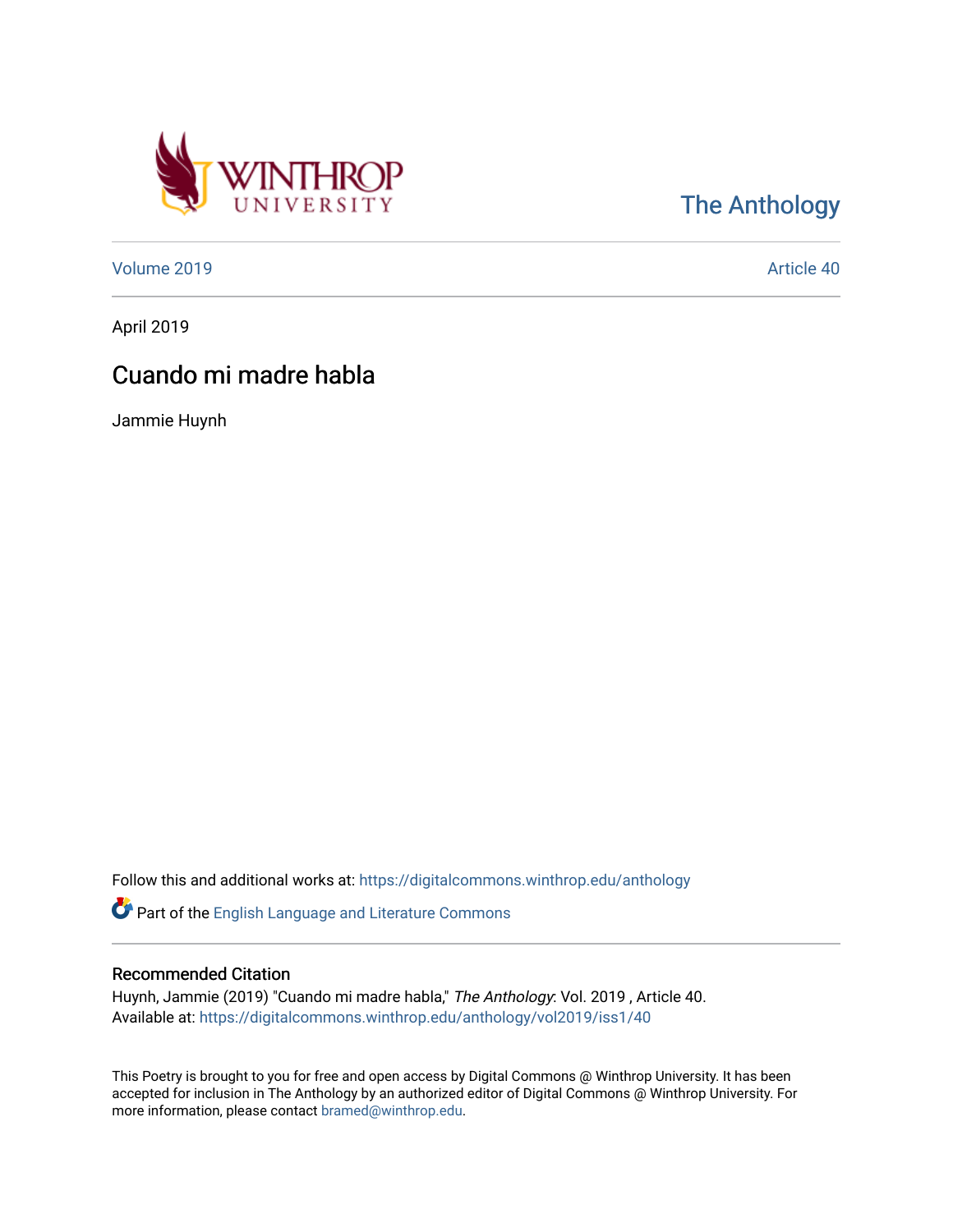## Cuando mi madre habla Jammie Huynh 58

Look at how she smiles. A grin that took years to carve out of stone Is taken for granted by strangers Who try and pry her mouth open So that it too, can be Properly colonized. When my mother speaks en su lengua The timid lady, Voice low and slow, Disappears And the words corren out of su boca In a litany

Like sus palabras are a wild fire Catching wind Raging Across the state of California.

My mother thinks in two voices. One in which she is una reina And the other,

Where people look at her

Like she is dumb, Uneducated,

Y *sucia.*

Ella sabe las palabras That claw at her heart.

She knows what they mean,

As they dig at the roots

She once proudly claimed.

Her hand clutches too tightly

Around my 6-year-old wrists,

When she meets my teachers.

They talk to us, And I cannot

Figure out,

which one of us

Is supposed to be the child.

I want to scream that,

They should listen to

The music that comes from her mouth

When we are home

And how it sounds como un río